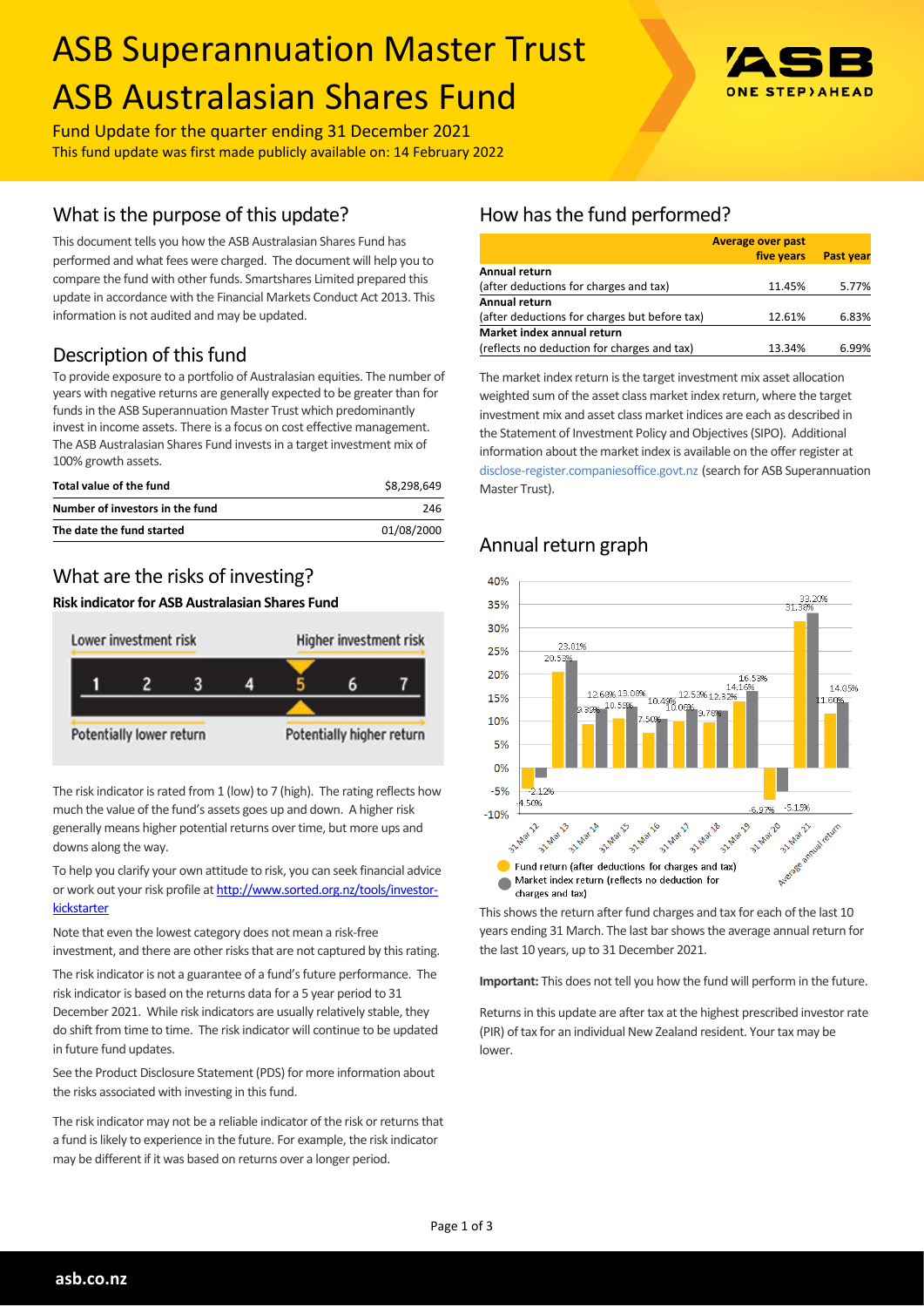## What fees are investors charged?

Investors in the ASB Australasian Shares Fund are charged fund charges. In the year to 31 March 2021 these were:

|                                             | % of net asset value                    |  |
|---------------------------------------------|-----------------------------------------|--|
| Total fund charges <sup>1</sup>             | 0.55%                                   |  |
| Which are made up of:                       |                                         |  |
| Total management and administration charges | 0.55%                                   |  |
| Including:                                  |                                         |  |
| Manager's basic fee                         | 0.35%                                   |  |
| Other management and administration charges | 0.20%                                   |  |
| <b>Total performance-based fees</b>         | $0.00\%$                                |  |
| Other charges                               | Description of how charge is calculated |  |
| Administration fees                         | See below                               |  |
|                                             |                                         |  |

*<sup>1</sup>Total fund charges are exclusive of GST.*

Investors may also be charged individual action fees for specific actions or decisions (for example, for withdrawing from or switching funds). See the ASB Superannuation Master Trust PDS for more information about those fees.

An administration fee may apply. If you are an ordinary member, you will pay an administration fee of 0.50% of the daily average balance of your account. If you are a specified member, the administration fee you pay (if anything) will depend on what has been agreed with your employer – please consult your employer for more information.

Small differences in fees and charges can have a big impact on your investment over the long term.

## Example of how this applies to an investor

Jason had \$10,000 in the fund at the start of the year and did not make any further contributions. At the end of the year, Jason received a return after fund charges were deducted of \$577.00 (that is 5.77% of his initial \$10,000). Jason also paid \$51.44 in other charges.\* This gives Jason a total return after tax of \$525.56 for the year.

\*The amount of other charges you pay depends on whether you are an ordinary member or a specified member. Jason is an ordinary member and therefore pays an administration fee of 0.50% of the daily average balance of his account.<sup>†</sup> If Jason were a specified member, the administration fee he pays (if any) depends on what we have agreed with his employer.

† The administration fee that Jason paid for the year is \$51.44. This assumes that the daily average balance of his account is \$10,288.50.

# What does the fund invest in?

**Actual investment mix**

This shows the types of assets that the fund invests in.



#### **Target investment mix**

This shows the mix of assets that the fund generally intends to invest in.

| Cash and cash equivalents    | 0.00%   |
|------------------------------|---------|
| New Zealand fixed interest   | 0.00%   |
| International fixed interest | 0.00%   |
| Australasian equities        | 100.00% |
| International equities       | 0.00%   |
| Listed property              | 0.00%   |
| Unlisted property            | 0.00%   |
| Commodities                  | 0.00%   |
| Other                        | 0.00%   |

#### **Currency hedging**

As at 31 December 2021 the fund's exposure to assets denominated in foreign currencies was 29% of which 100% was hedged. This means the fund's unhedged foreign currency exposure was 0% of the net asset value of the fund. More information on our currency hedging policy can be found in the SIPO on the offer register at disclose-register.companiesoffice.govt.nz (search for ASB Superannuation Master Trust).